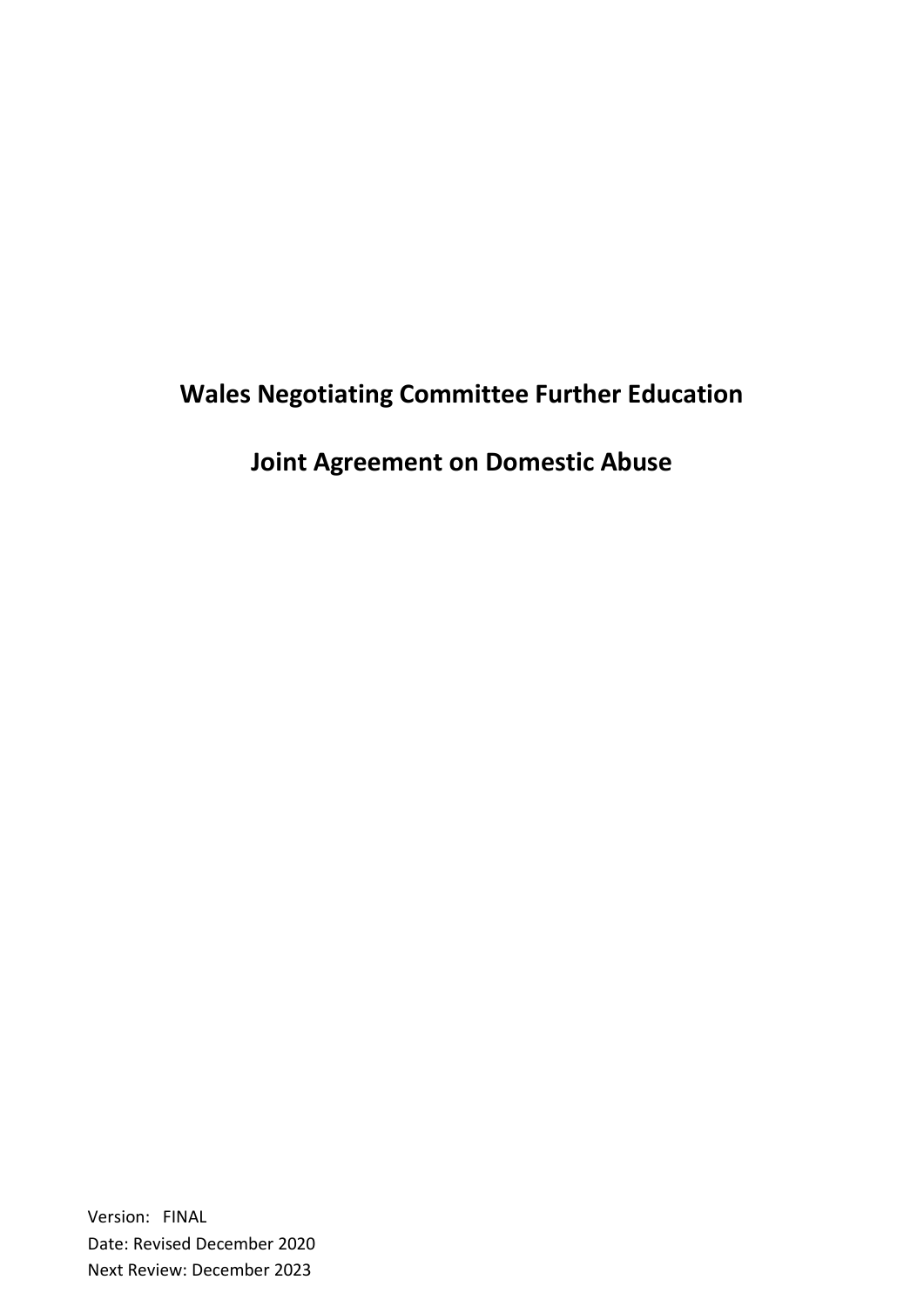## **1. Context**

1.1. This agreement ensures that the Further Education Sector in Wales is compliant with regulations covering Domestic Abuse.

### **2. Status**

- 2.1. This agreement has been jointly agreed between the trade unions and employers in the Wales Negotiating Committee Further Education.
- 2.2. This agreement is for use by individual Colleges in order to develop policy on domestic abuse. In determining local policy, normal consultation arrangements should apply with recognised trade unionsin accordance with the termsset out in this collective agreement.
- 2.3. This agreement was impact assessed at a national level to assist Colleges in meeting the requirements of Equality legislation and the Welsh Language Act. The Equality Impact Assessment is detailed in Appendix 1. It is for each College to undertake their own equality impact assessment at local level.

### **3. Scope**

3.1. This agreement applies to all employees of Colleges in Wales.

#### **4. Policy**

- 4.1. Whilst it is usually women who experience domestic abuse, this agreement applies equally to women and men.
- 4.2. Colleges acknowledge that domestic abuse is a crime, is disruptive and is socially harmful. It may have an impact in the workplace, and Colleges have responsibility for the health, safety and welfare of their staff and learners. It can affect an individual's work performance and does not discriminate on the basis of sex, class, race, age, disability, ethnicity, religion, marital status or sexual orientation.
- 4.3. The parties to this agreement are committed to:
	- heightening awareness of domestic abuse and providing guidance and support for employees and management;
	- promoting zero tolerance of domestic abuse against and by their staff ensuring that the working environment promotes the view that any form of domestic violence is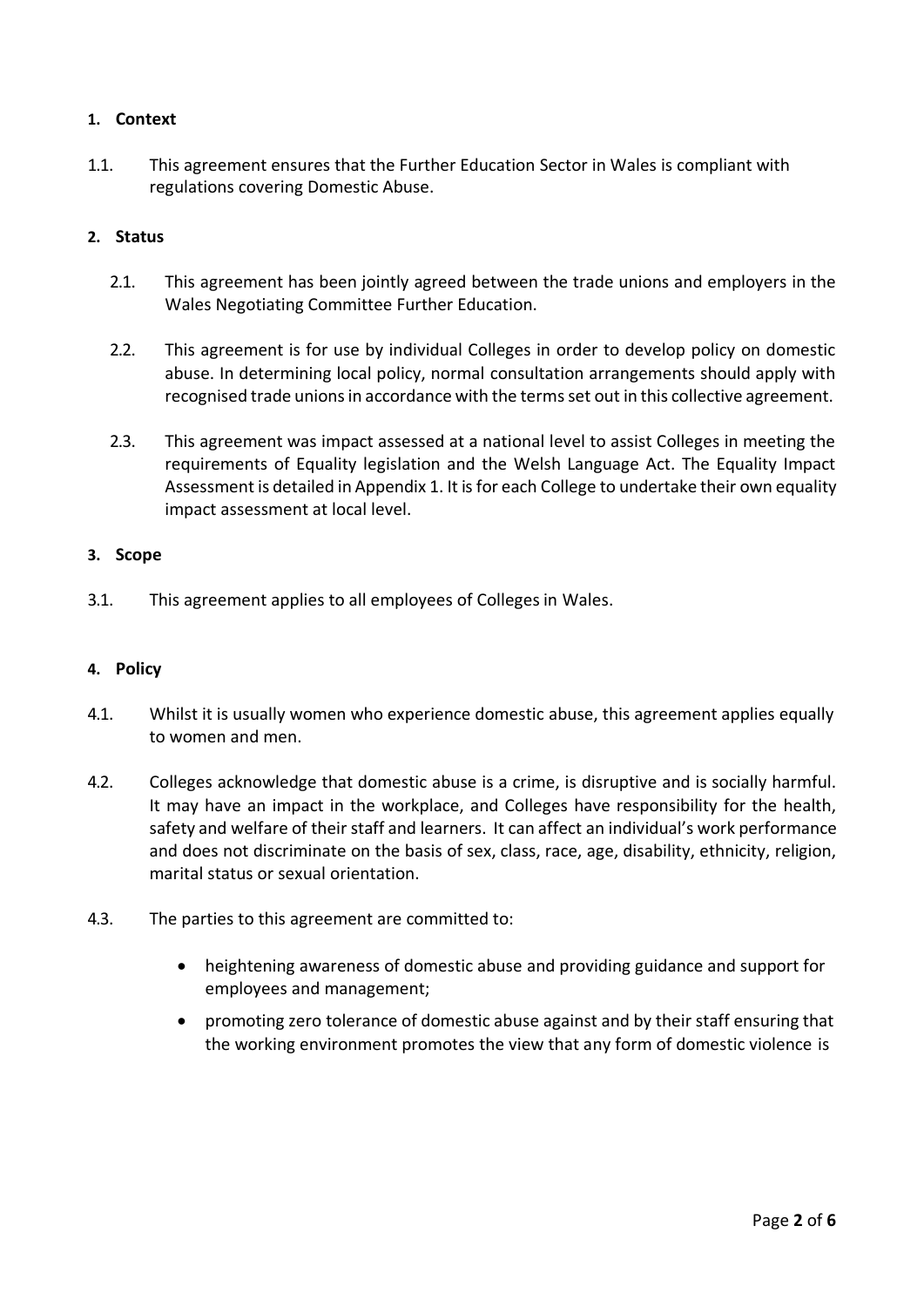unacceptable and that such violence will not be condoned or made the subject of humour in any form;

4.4. Colleges recognise that every employee who is experiencing or has experienced domestic abuse hasthe right to raise and discussthe issue with their Line Manager and/or the Human Resources Department, in the knowledge that the matter will be dealt with in a sensitive, non-judgemental, confidential and effective manner.

#### **5. Policy requirements**

The purpose of this agreement is to:

- 5.1 Ensure that those employees seeking assistance are confident that their situation will be handled seriously.
- 5.2 Assist and support employees experiencing domestic abuse including helping them to remain productive at work.
- 5.3 Aid managers in seeking to help team members experiencing domestic abuse assist colleagues of those experiencing domestic abuse.

#### **6. Procedural requirements**

#### **6.1 Circumstances**

- 6.1.1 Domestic abuse perpetrated by employees will not be condoned under any circumstances nor will it be treated as a purely private matter.
- 6.1.2 If an employee approaches their line manager, or another manager in the College about their abusive behaviour, Colleges will provide them with information about the services and support available to them and will encourage the perpetrator to seek support and help from an appropriate source.
- 6.1.3 Colleges will treat any allegation, disclosure or conviction of a domestic abuse related offence on a case-by-case basis with the aim of reducing risk and supporting change in behaviour.
- 6.1.4 An employee who is cautioned or convicted of a criminal offence in relation to domestic abuse may be subject to the Staff Disciplinary Procedure. Colleges also reserve the right to consider the use of the Staff Disciplinary Procedure should an employee's activities outside work have a detrimental impact on their ability to perform the role for which they were employed and/or be considered to have brought the College into disrepute.
- 6.1.5 If a colleague isfound to be knowingly assisting an abuser in perpetrating the abuse, for example, by giving them access to facilities such as telephones or email then they will be seen as having committed a disciplinary offence.
- 6.1.6 If it becomes evident that an employee has made a malicious allegation that another employee is perpetrating abuse, then this will be treated as a serious disciplinary offence and action will be taken under the Staff Disciplinary Procedure.
- 6.1.7 In cases where both the victim and the (alleged) perpetrator of domestic abuse work in the same institution, Colleges will take appropriate action. See 'Ensuring the Employee's Health and Safety' below.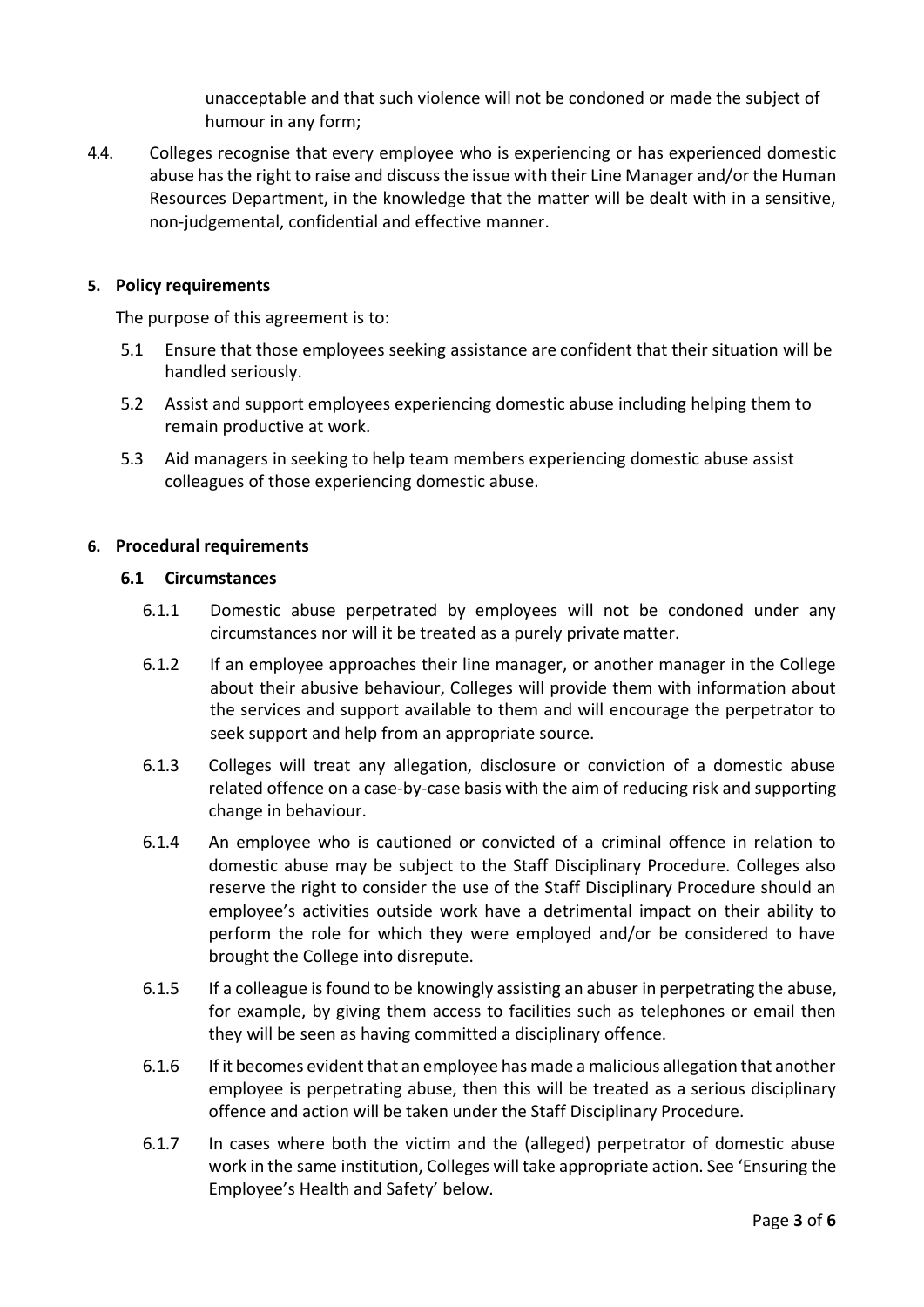- 6.1.8 In addition to considering disciplinary action against the (alleged) perpetrator, action may need to be taken to ensure that the victim and the respective parties do not come into contact in the workplace.
- 6.1.9 Action may also need to be taken to minimise the potential for the (alleged) perpetrator to use their position or work resources to find out details about the whereabouts of the victim. This may include a change in duties for one or both employees, or withdrawing the (alleged) perpetrator's access to certain computer programs or offices.
- 6.1.10 It is recognised that in certain circumstances, those experiencing and perpetrating domestic abuse in a relationship may choose to seek solutions jointly and in such situations, appropriate support should be given.

### **6.2 Confidentiality**

- 6.2.1 Once an employee has confided in their manager or a member of the Human Resources Department that they are experiencing domestic abuse, they should be reassured that this information will be kept confidential, as far as reasonably practical.
- 6.2.2 Confidentiality should only be broken if required by law.
- 6.2.3 Safe contact numbers and addresses should be agreed for the purposes of communication between the Colleges and employees.
- 6.2.4 An exception to employee confidentiality may arise in circumstances of child protection or in the protection of vulnerable adults from abuse. In these circumstances the manager must inform the employee that they are obliged to seek further advice in relation to the safeguarding of children or the protection of vulnerable adults.

# **6.3 Ensuring the employee's Health and Safety**

- 6.3.1 The main responsibilities of employers, staff and others for the health, safety and welfare of persons at work are defined in the Health and Safety at Work Act 1974, and the Management of Health and Safety at Work Regulations 1999.
- 6.3.2 Where an employee advises that they are experiencing or are at risk of domestic abuse an attempt should be made to assess whether there is a threat to their personal safety during working hours. A risk assessment should be documented and any mitigating actions identified and implemented.
- 6.3.3 When considering measures, the manager may have to take into account whether they are operationally viable. In all instances however, the health and safety of the employee, other members of staff and students should be the primary consideration.

### **6.4 Options to provide leave for employees experiencing domestic abuse**

6.4.1 Colleges may have a special leave policy which has provision to allow for some paid or unpaid leave to deal with situations of domestic distress. Requests from employees who have disclosed they are experiencing domestic abuse, for reasonable time off should be dealt with sympathetically and consistently.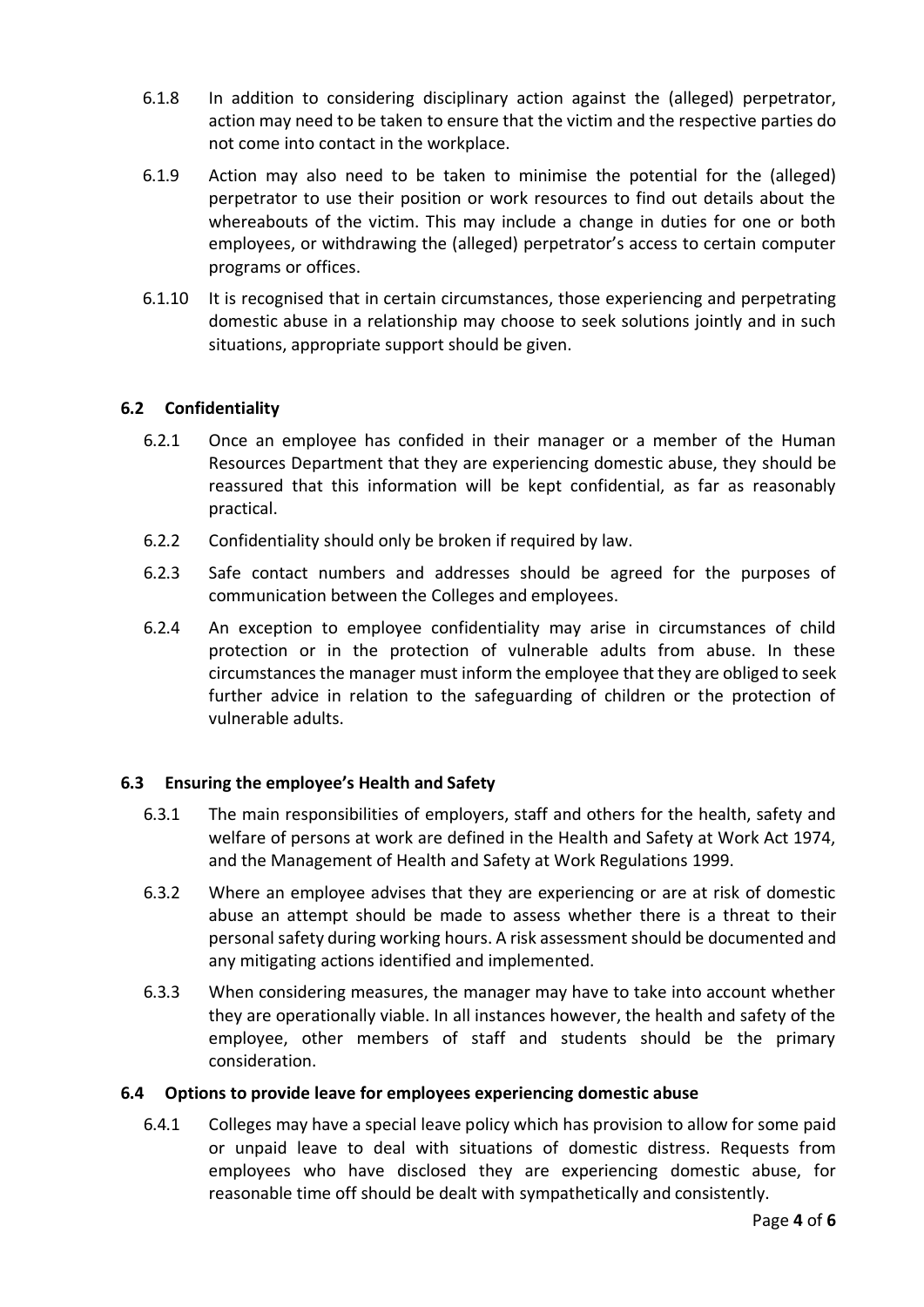- 6.4.2 Employees will be entitled to special leave to attend civil or criminal court hearings as a witness. They will also be entitled to special leave if they are required to attend court to seek an injunction against a perpetrator or alleged perpetrator of domestic abuse.
- 6.4.3 Managers must record applications for special leave in accordance with the Special Leave Policy and must uphold confidentiality by placing the records in a sealed envelope marked 'For Managers Access only' and filed within the employee's personnel file. Copies sent to the Human Resources Department must be sent in a sealed envelope, clearly marked 'Strictly Private and Confidential'.
- 6.4.4 Managers should be sympathetic and creative in exploring options with staff where it is necessary for them to arrange appointments during the normal working day. These appointments may include:
	- appointments with support agencies e.g. Women's Aid, social services, counsellors
	- arranging re-housing
	- meeting with Solicitors
	- making alternative childcare or education arrangements, bank or finance advise

# **6.5 Compliance**

- 6.5.1 To achieve the core aims and objectives of this agreement, Colleges will:
	- publicise the Agreement by including it in the Employee Handbook/Policy Directory and by other methods which may include posters, leaflets and payslip messages
	- enable staff to attend relevant training, including domestic abuse awareness training
	- post information on the College intranet.

# 5 **Monitoring and review**

This agreement will be monitored and reviewed every three years by the Wales Negotiating Committee Further Education. Next review date January 2023.